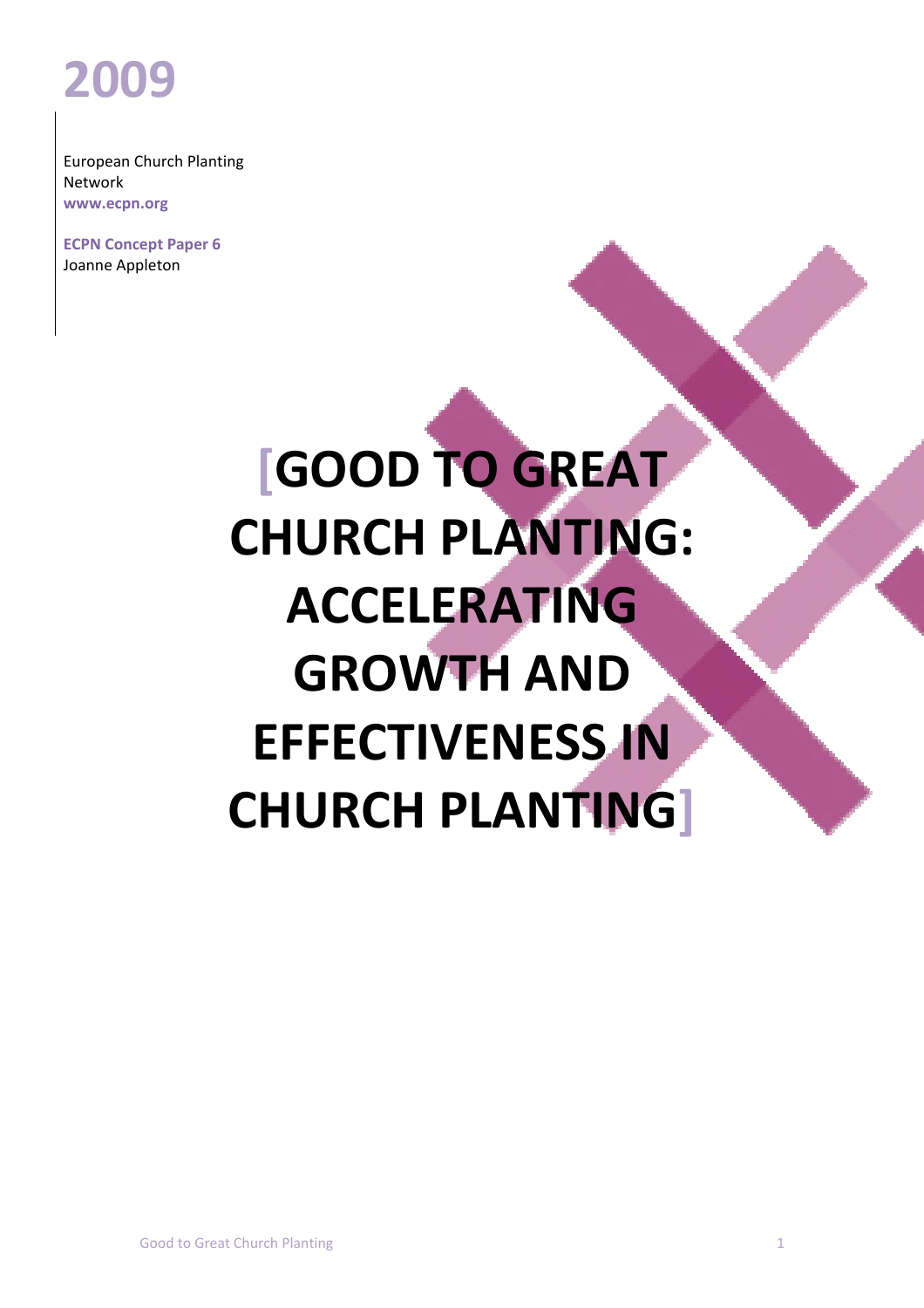## **Good to Great Church Planting – accelerating your growth and influence in church planting**

What will make your church move from being good at planting churches, to being great?

How can you …

build momentum, bring about multiplication and become a movement … in order to accelerate your churchplanting ability and increase your Kingdom impact?

This concept paper identifies principles that churches and networks across Northern, Western, Central and Eastern Europe are using as they transition from being good church-planting churches to becoming great church-planting movements. Some are working within the context of the historical reformed Anglican and Lutheran churches. Others train church planters or facilitate church planting amongst a variety of denominations. Collectively they have planted more than 340 churches and missional communities since August 2007 and they are on track to plant many more.

#### *The Flywheel and the Inflection Point*

This phenomenal progress isn't achieved overnight however. It is the accumulation of many strategic leadership decisions within each church or network which build together over time to create a momentum of their own.

Their experiences are similar to those described by Jim Collins in his book *Good to Great*<sup>1</sup> *.* Collins and his team spent nearly five years analysing successful and not so successful businesses in order to discover the factors that allowed some companies to outperform their closest competitors over a period of time. This book, along with the monograph *Good to Great and the Social Sectors<sup>2</sup>* , is now widely read by church leaders who are looking to build great churches.

## *Progress … is the accumulation of many strategic leadership decisions which build together*

The momentum built up by many small changes is like that of a flywheel – a large rotating disc mounted on an axle. The first push takes effort, but the more times it is pushed round, the more speed is built up.

*No matter how dramatic the end result, the goodͲtoͲgreat transformations never happened in one fell swoop. There was no single defining action, no grand program, no one killer innovation, no solitary lucky break, no wrenching revolution. Good to great comes about by a cumulative process – step by step, action by action, decision by decision, turn by turn of the flywheel – that adds up to sustained and spectacular results.<sup>3</sup>*

There comes a point when the momentum created by turning the flywheel takes over, and great speed is sustained with no more effort than in the beginning. Collins calls this point the *breakthrough,* but recognises that there is a period of *build-up* to that point.



*Collins analysed the differences between companies experiencing an inflection point, and companies which did not.*

The breakthrough is also known as *the inflection point* – a phrase coined by Andy Grove, founding partner and CEO of Intel as "a time in the life of a business when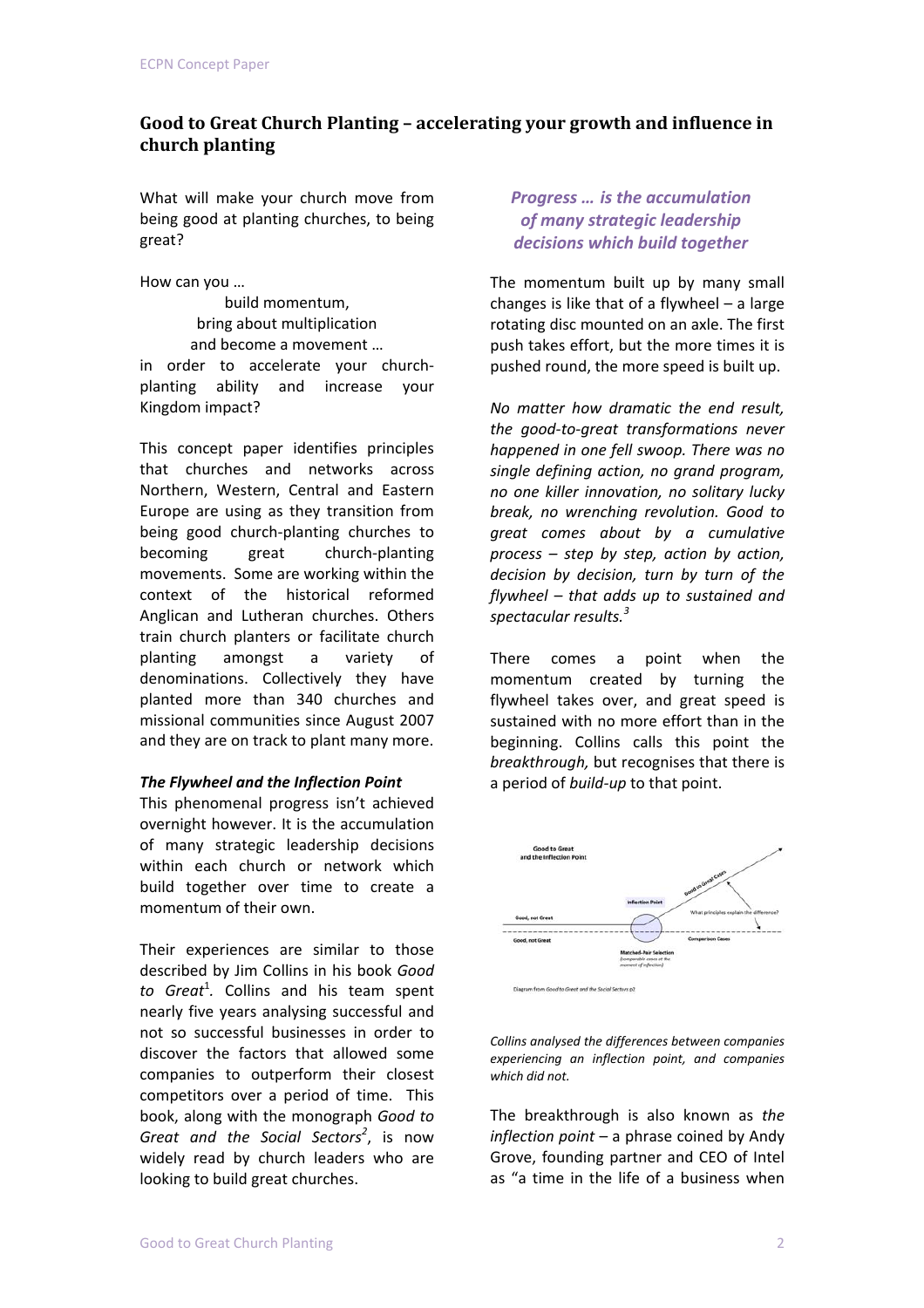its fundamentals are about to change". $4$ An alternative definition includes the time when an organisation:

- x changes its strategy to persue a different direction and avoid the risk of decline
- is able to recognise and adapt to change factors of major significance.<sup>5</sup>

Inflection points occur through a considered change in strategy within the organisation, or in response to external circumstances. They are also the point at which you *stop* something – for example an action or attitude, and *start* something else.



*Alpha at Holy Trinity Brompton – a movement which now has worldwide influence*

The international growth of Holy Trinity Brompton's Alpha course show how stopping one activity and starting another creates inflection points, as Miles Toulmin of Holy Trinity Brompton explains. Each stage represents an inflection point, and a movement towards Alpha's international reach and effectiveness.

- x *Stopped* thinking of Alpha just as a discipleship tool, and *started* thinking of it as an evangelism tool
- *Stopped* thinking of Alpha just for Holy Trinity Brompton and its network and *started* thinking of it as a global tool that could take the Gospel around the world
- Stopped thinking that it had to be Holy Trinity Brompton that took Alpha to the world and *started* thinking that it could go from everywhere to everywhere, so now churches from Australia go out and

do global training; in Argentina churches are taking it to Peru, and churches in Peru are taking it to Ecuador.

The following stages are observed in the work of the churches and networks featured in this paper, as they move to greater effectiveness in church planting:

- 1. Finding an outward focus
- 2. Implementing the vision
- 3. Building momentum
- 4. Generating national and international influence.

## **1. Finding an outward focus**

The first inflection point experienced by a church-planting church or organisation often revolves around the focus of the organisation. Is it inward or outward looking – concerned only with internal issues or focussing on reaching out beyond its own organisation?

Marcus Hausner, regional leader of Vineyard D.A.CH<sup>6</sup> (www.vineyarddach.net) remembers the time when church life tended to focus on the experience of the Holy Spirit. Influenced by Donald McGavran and Peter Wagner of the Church Growth Movement, he says they went to a more extrovert attitude where they felt it was time to touch the country, and that church planting rather than campaigns or crusades would be most effective in terms of evangelism.

"We started doing roadshows with conferences and seminars about church planting and leadership," says Marcus. "We weren't necessarily being strategic but through spreading the message, we found people who felt attracted to this and started to build a sense of family within the German speaking world." From an initial three churches, they have planted sixteen Vineyard D.A.CH churches across Germany, Austria and Switzerland. Some are "classic" plants which have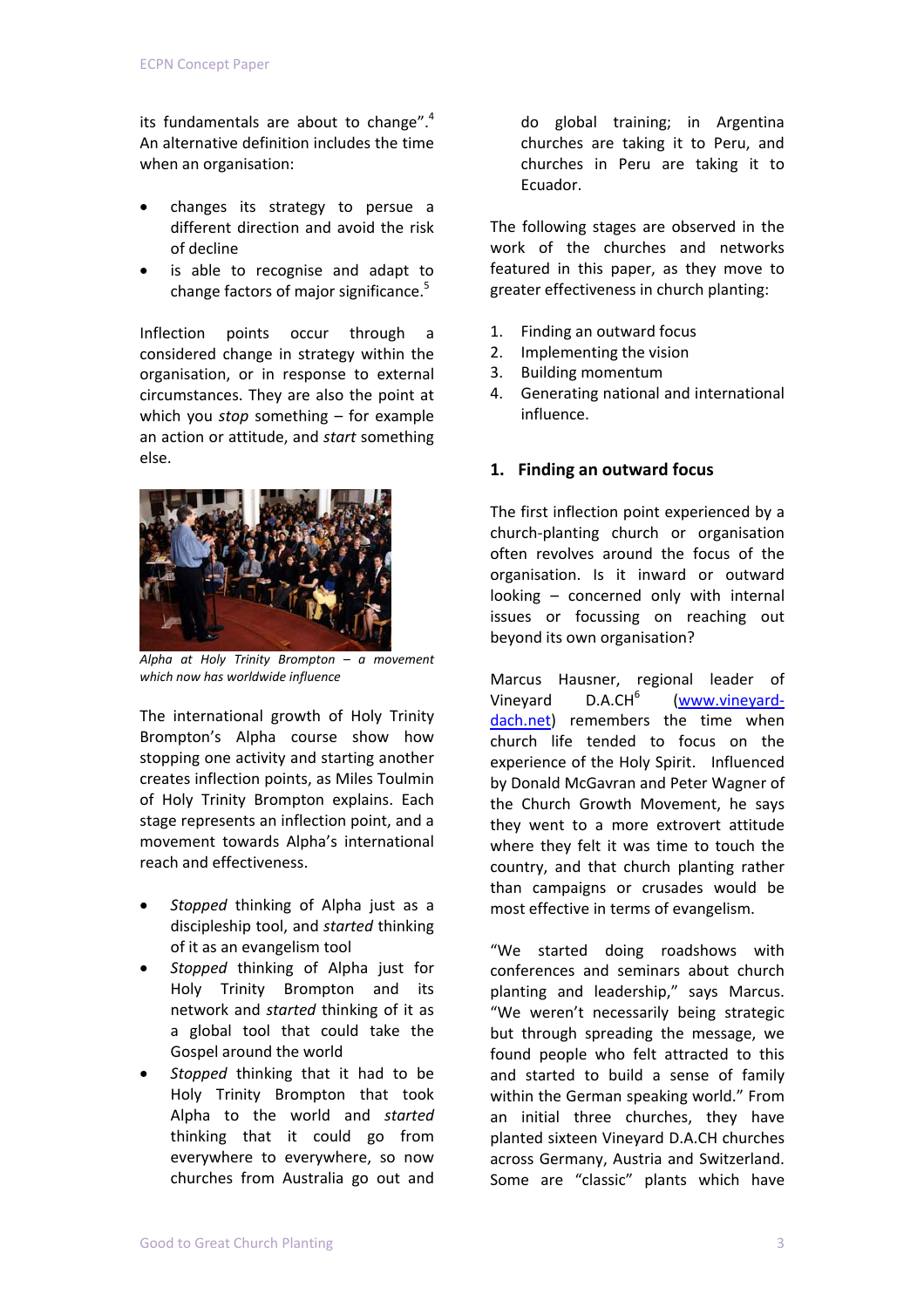begun from small groups growing into Sunday services, whilst others, for example in East Berlin, are working alongside established state churches.<sup>7</sup>

An outward focus was created for ejw (Evangelisches Jugendwerk in Württemberg: www.ejwue.de), a youth movement working alongside the Lutheran Church in Württemberg, Southern Germany, when numbers of young people attending their bible studies and bible groups started to decline.



 *Ejw has planted eight youth churches, reaching young people across SouthͲWest Germany*

"The bible groups just declined – it wasn't a decision, but we needed something else," explains Reinhold Krebs, regional youth worker with ejw. "We decided not to focus on this branch so much and instead to focus more on youth services. It wasn't a very clear concept at the time – but we saw it as an open door and went through it."

When the services at some local places took place every two weeks, instead of monthly or quarterly, young people started to think of them as 'church' instead of an event. This accelerated the concept of youth churches. Between 2003 and 2006, four ejw-linked youth churches received funding from the synod as a project. At the end of this time two churches folded, but since then a further six youth churches have begun, as the

concept has gained acceptance within the Lutheran church.

Reinhold says that creating and maintaining an outward focus has taken time, partly because they are working within the traditional church. The annual network camps, which now concentrate on youth churches, have played a significant role in inspiring young leaders, as has a new monthly 'huddle' for a dozen of ejw´s professional youth workers, where they meet over lunch with time for personal input and discussing strategic issues.

"This personal network helps a lot," says Reinhold. "The amazing thing is that normally you have to beg staff to attend meetings because they are so busy. But the professional youth workers are asking us if they can come to the meeting! We are starting a second group  $-1$  think it is the core of our movement at the moment."

The creation of the Antioch Movement in Ukraine helped whole denominations create an outward focus as they began to work together. In the early 1990s, with the beginnings of religious freedom after the fall of Communism in Ukraine, denominations planted churches independently of each other. Victor Kulbich of the Antioch Movement was involved in training church planters. After meeting Dwight Smith, founder of Saturation Church Planting International (www.scpi.org) in  $1996^8$ , he and Dwight worked together to help Baptist, Pentecostal and independent church leaders to understand more about multiplying churches.

"When Dwight came, he brought a new vision based on the experiences of church planting multiplication. It was a revolutionary thought that the main role of the church is to give birth to daughter churches, and everything God wants to do he will use his church to do," says Victor.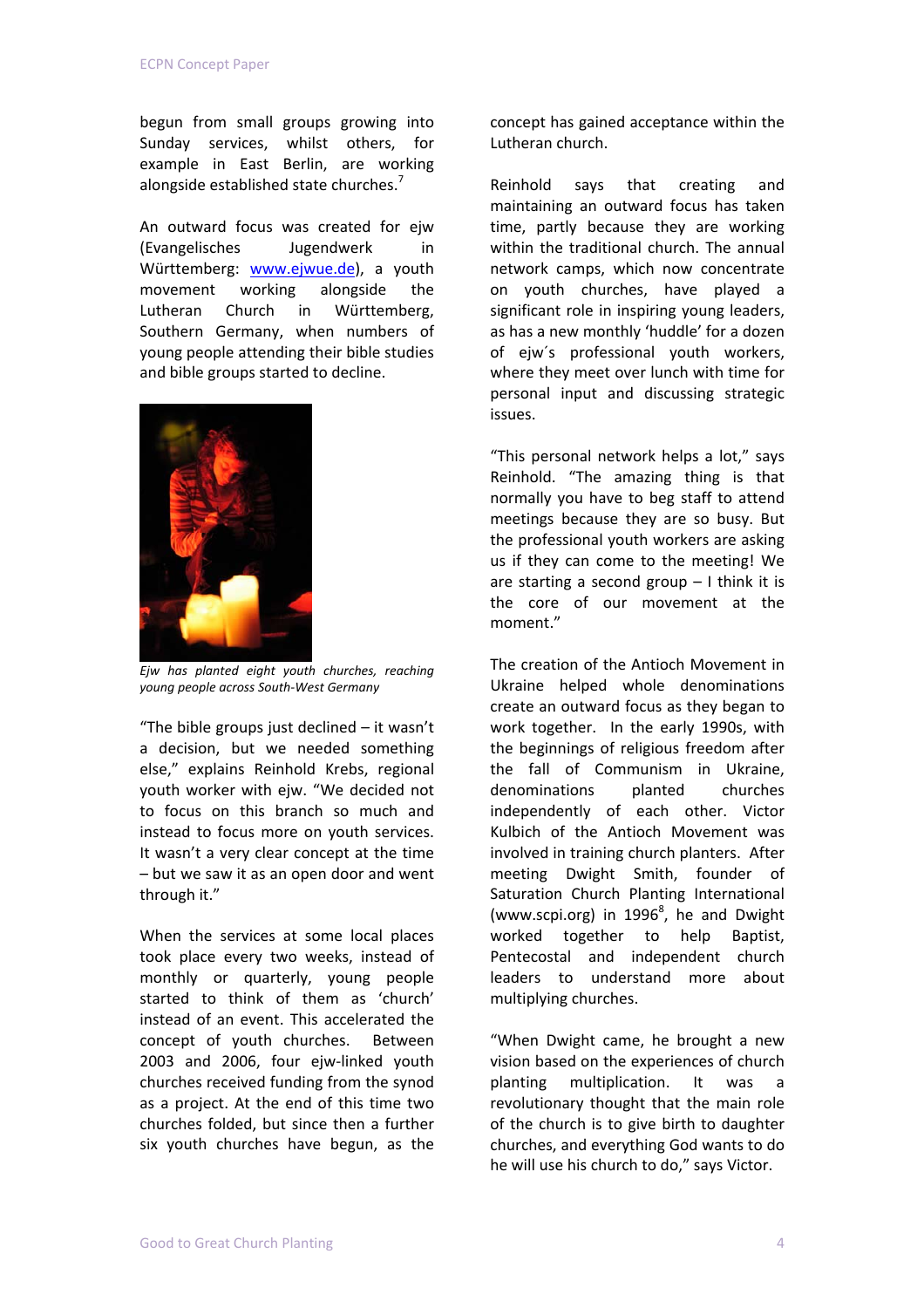Victor says they tried to identify churches and people who God was already speaking to, with a sense of ownership about their geography. "When we went into an area we would ask 'what does God want for your area, and what will it look like in your lifetime?' Between 1997 and 2002 we helped churches understand that it is our country and we are responsible for it; it is our people and our churches who need to deliver and give birth to other churches, and it is our responsibility to bring the Gospel to each man, woman and child and plant the churches. It is a huge vision and we need God's help."

*it is our country and we are responsible for it; it is our people and our churches who need to deliver and give birth to other churches*

An inflection point was created when, as a result of their work, the denominational leaders stopped working independently and agreed together on a national plan for 28,000 churches to be planted across Ukraine in their lifetime.

"Even today, they have pictures on their walls of the day where they signed the document," remembers Chad Smith from the Antioch Movement. "They had never sat together at the table before – this was the first point of seeing a movement in this nation."



*The Antioch Movement's vision is to see 28,000 churches planted across the Ukraine*

## **2. Implementing the vision**

It is one thing to create an outward focus; it's another to put it into practice. The church-planting churches and networks featured have implemented their vision through adapting to change factors of major significance, facing the brutal facts about their organisation and deliberately changing their strategy to pursue a different direction – all key factors in creating an inflection point.

#### *Responding to change*

A church planter now working with Good News Church in Belarus responded to a "change factor of major significance" several years ago, when the KGB closed his church. He had had a vision to start five churches and was praying with some friends, however he was aware that that his church was full of new believers who weren't ready. Rather than stop the work when his church was closed, he joined with another established congregation "full of seasoned believers" and shared his vision for church planting.

*the inflection point came from starting to trust God we could begin new churches*

"We chose Dima to start a church in Minsk and another church planter who had a desire to start a church," he says. "They became very successful. People began to understand that you could go out and do something different in our context. Before this they felt they were trapped into a traditional, unsuccessful method of doing church which was very inward-looking and legalistic. So for us, the inflection point came from stopping this model and starting to trust God we could begin new churches."

They began to plan in 2005. One church was planted in 2006, another at the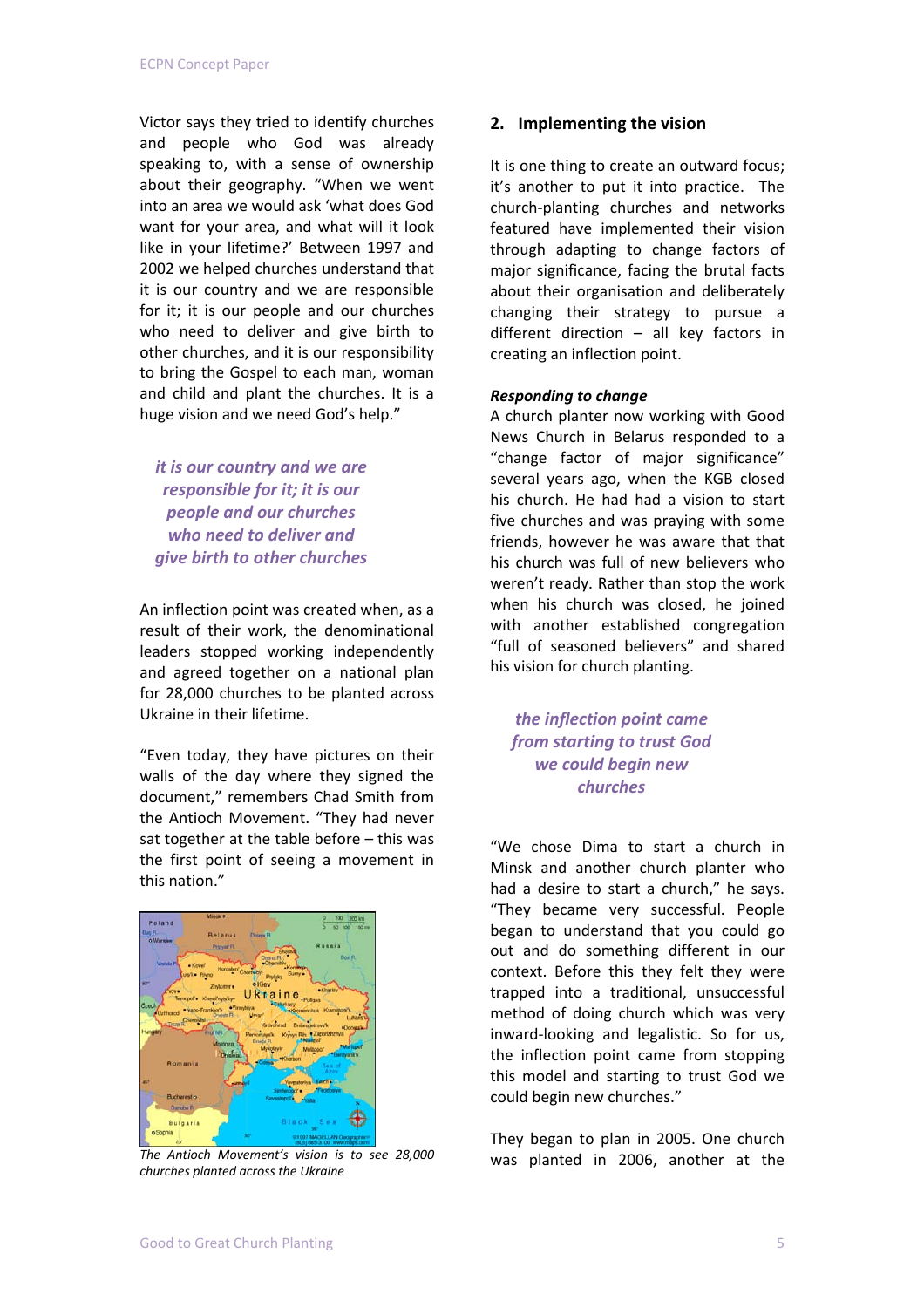beginning of 2007, and from then until January 2009, eight churches have began. In Belarus, churches must meet in a registered building. But not having a building has led to church-planting growth for several churches!

St Andrews Chorleywood (www.standrews.org.uk) introduced MSCs (Mission Shaped Communities) in 2005 and, within a year, around 400 members of the congregation belonged to them. Then their main church building closed for renovation. Andrew Williams, associate vicar at the church, was told they would potentially lose three or four hundred church members. Instead they grew to 975 people, and the larger congregation didn't fit in the newly refurbished building! Andrew wanted to make sure the building didn't constrain growth – so the congregation adapted to the dispersed-gathered model, where they met out as Mission Shaped Communities for up to three Sundays a month and met together in one. Since then, this model has produced sustained growth, and there are now over 40 MSCs associated with St Andrews Chorleywood and a church family of around 1,600.

A lack of space also prompted Storsalen, Oslo (www.storsalen.no) to think creatively about church planting, says Bertel Hjortland, leader of Storsalen's G2 celebration.

"We couldn't grow so much inside the church – we didn't have space. So, starting in 1997, we planted several independent congregations in the one building. Each one had a different style of service and allowed people to experiment and do new things. We grew from 300 people in one celebration to 800 people over two celebrations. Three years later we did the same thing with G3 and went from 800 to 1100."

Although Storsalen had three congregations meeting in the one building, the leadership found that some people were starting to disconnect with the main church "not because of lack of faith, but because of new circumstances or time of life," says Bertel. "Some people had moved too far away from church and hadn't found a church where they were. We saw that they wanted to do something else, somewhere else."



*Members of one of Storsalen's mid-size groups* 

So the church has again adapted to circumstances through casting the vision of mid-size communities to people outside the church who were starting to disconnect. In one area, there are two or three families in an area meeting together as a celebration  $-$  with the potential to become a church plant in the next year.

## *Facing the brutal facts*

A *Good to Great* principle behind companies becoming "great" is their ability to face the brutal facts about their organisation.

*Retain unwavering faith that you can and will prevail in the end, regardless of the difficulties, and at the same time have the discipline to confront the most brutal facts of your current reality, whatever they may be<sup>9</sup>*

Churches who face the brutal facts - like Storsalen who discovered people were disconnecting from the main celebrations – and who adapt to the changing reality find this provides acceleration for growth.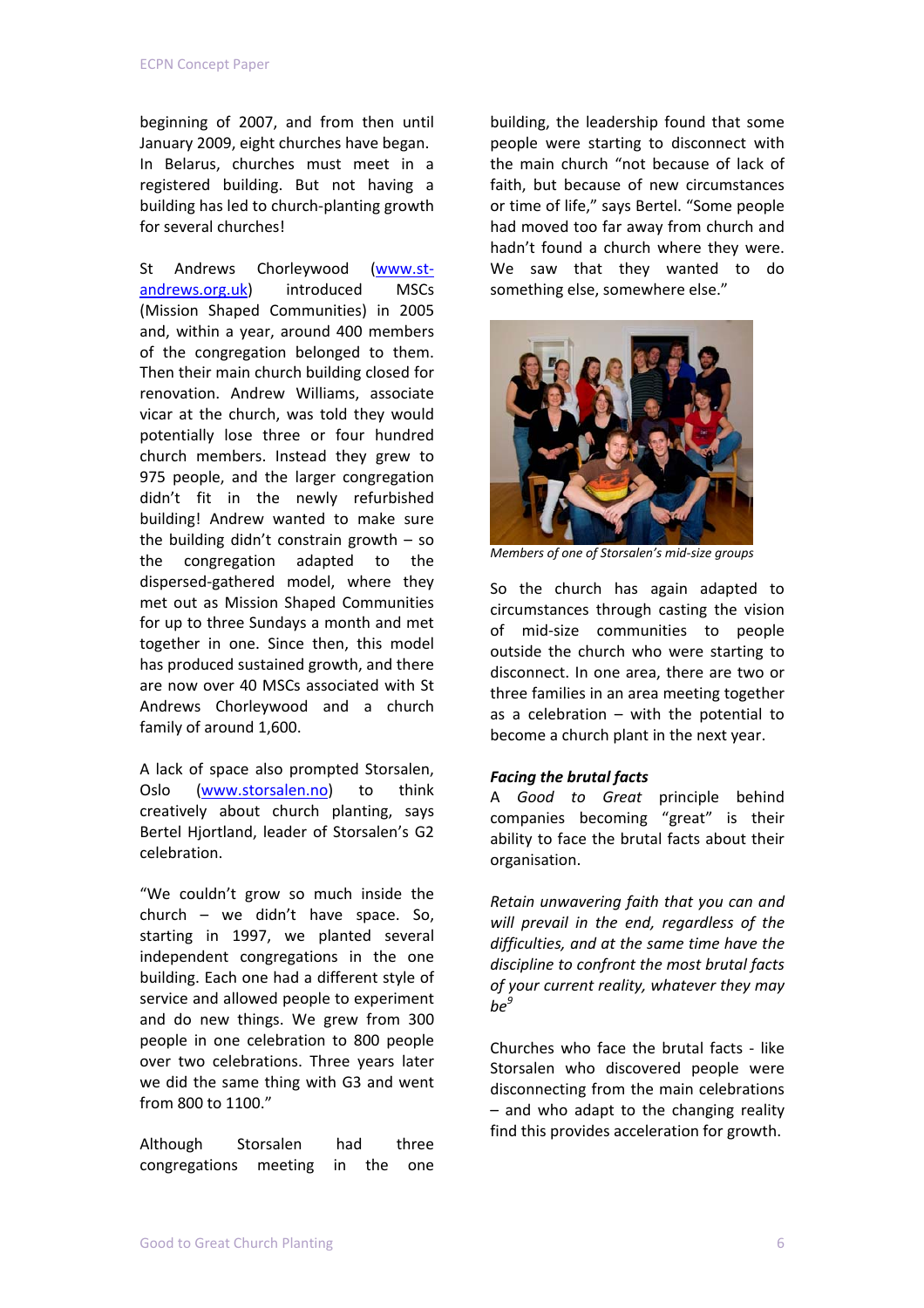The Message Trust (www.message.org.uk) had to face the brutal fact that the young people from the most deprived parts of Manchester who were coming to faith through their evangelistic outreach just didn't fit into "ordinary" church. Through this insight, Eden was born.

"We were an evangelistic organisation working in partnership with churches – all of a sudden we went from being solely evangelistic to also having discipleship and church planting," says executive director Matt Wilson.

The Message's incarnational model of church planting involves partnering with existing churches, or working together with denominational church-planting teams to create church in the most deprived urban areas. Eden workers and others move into the communities, sharing their lives as well as the Gospel.

"We got the first one off the ground and people in other parts of the city started relating to us and saying 'we've got a very similar context over here'. We did four plants in the first four years working in partnership with others – we weren't necessarily sitting and thinking that we were going to do this, but we got moving and gathered momentum."

There are now 10 Eden plants in Manchester. As well as planting more churches in Manchester, the next step is partnering with organisations in other cities around the UK to begin Eden projects there.

#### *Taking the time to refocus*

Facing the "brutal facts" can also mean taking time to stop and refocus, as St Thomas Philadelphia in Sheffield (www.stthomaschurch.org.uk) found out. Several key leaders left between 2004 and 2006 and cluster (mid-size community) numbers declined, so senior leader Paul Maconochie called everyone back to the centre.

"This was one of a number of times when we have had to stop what we were doing and think again before we moved on," he says. "Ironically in 2006, when I was ill and off work for 6 months, I had time to reflect on what needed to change. We have seen consistent increasing growth ever since that time, with now at least 30 full-size clusters of between 35 and 50 people, and another 50 emerging with between 10 and 20 people that are already planted out.



*The Message Trust hold evangelistic events that attract many young people from across Manchester*

St Thomas Philadelphia was planted from the parish church of St Thomas Crookes (www.stthomascrookes.org) in 1999. According to St Thomas Crookes' Rector and team leader Mick Woodhead, most of the radical and progressive members left to go into the city and plant St Thomas Philadelphia, leaving mainly traditionalists and conservatives in the church. The brutal fact was that the remaining clusters had lost their vision and didn't see clusters as a missional vehicle, says Mick.

"We stopped meeting in clusters for a year, in order to re-envision them and give them focus. This was a major inflection point, in terms of our saying 'you are going to stop being the clusters you were six years ago and we are going to start looking for the new vision God has got for us.'"

*This was one of a number of times when we have had to stop what we were doing and think again before we moved on*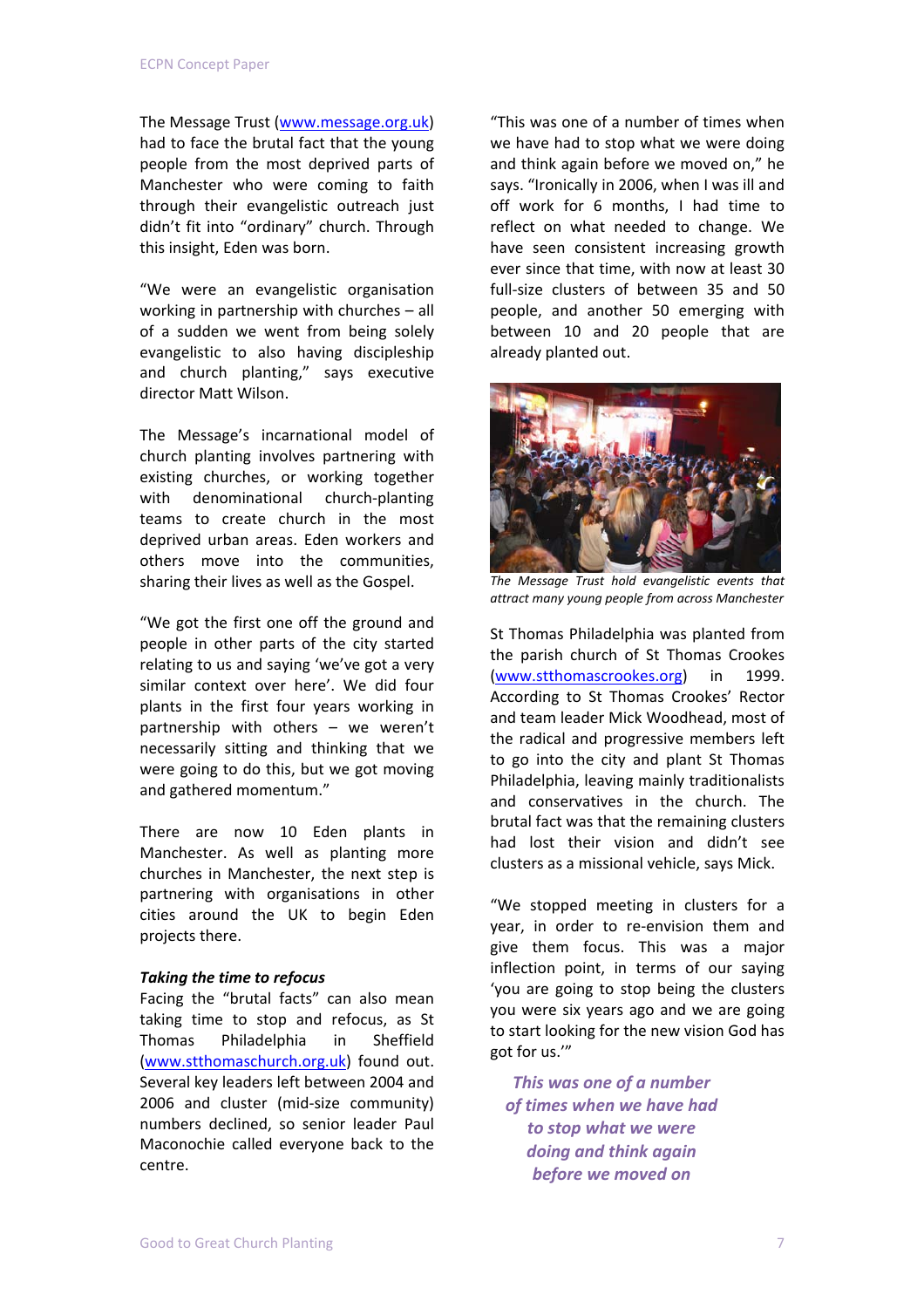A brutal fact many churches have to face is that attractional church no longer works for them. For St Mathews Baptist Church (www.matejs.lv) in Latvia, this has led to refocusing their church planting strategy. They are implementing the mid-size community model of church planting, however they have also had to change their attitude to the place of Sunday services.

"In the past, Sunday services were a priority and you never interfered with them in any way," explains pastor Peteris Eisans."The best time for us to do Alpha with athletes is a Sunday, when the church services are happening. Kaspars, who leads this work, always took part in our service. It is a change for the church to say no, it is not going to be a priority for Kaspars to be in the service – he has a ministry in another context. So we are stopping everybody having to attend Sunday services, and starting to be more flexible. It is a small step from the traditional way we do things."

## **3. Building momentum**

As the flywheel concept described earlier illustrates, taking "small steps from the traditional way we do things" helps to build momentum. Steps described by Jim Collins in *Good to Great* include getting "the right people on the bus", finding your focus through "the hedgehog concept" and creating a culture of discipline. The church-planting churches and networls featured have also found that a culture of learning and accountability (tied in with that of discipline) is another small step towards building momentum.

#### **Right people**

One of the basic *Good to Great* principles is to get the "right people on the bus" by first of all asking "who" and then finding out the "what" of the vision.

*Those who build great organisations make sure they have the right people on the bus, the wrong people off the bus, and the right people in the key seats before they figure out where to drive the bus.<sup>10</sup>*

The principle of needing the right people to lead is becoming increasingly clear for St Mathews Church in Latvia, as they transition to a mid-size community model.



*Kaspars and Peteris Esians of St Mathews Church, Lativa*

"We say 'let's do mission groups' and everybody is excited," says Kaspars. "Then the next phase is to say 'let's start to do' – and some people object. I understand they are not ready and do not see clearly because they are still looking for the old model. We understand now that 'not everyone will come with me' - so we are identifying key people who we see can be leaders in the future."

One way to identify the right people for church planting is to look at it in terms of the fivefold ministries mentioned in Ephesians 4:11: apostles, prophets, evangelists, pastors and teachers. These ministries are given by Christ "to equip his people for works of service, so that the body of Christ may be built up" (v12). But each ministry has a different function within the body of Christ, and some are more suited to the role of church planting than others.

In his book *The Passionate Church*11, Mike Breen categorises the five-fold ministries into pioneer and settler ministries.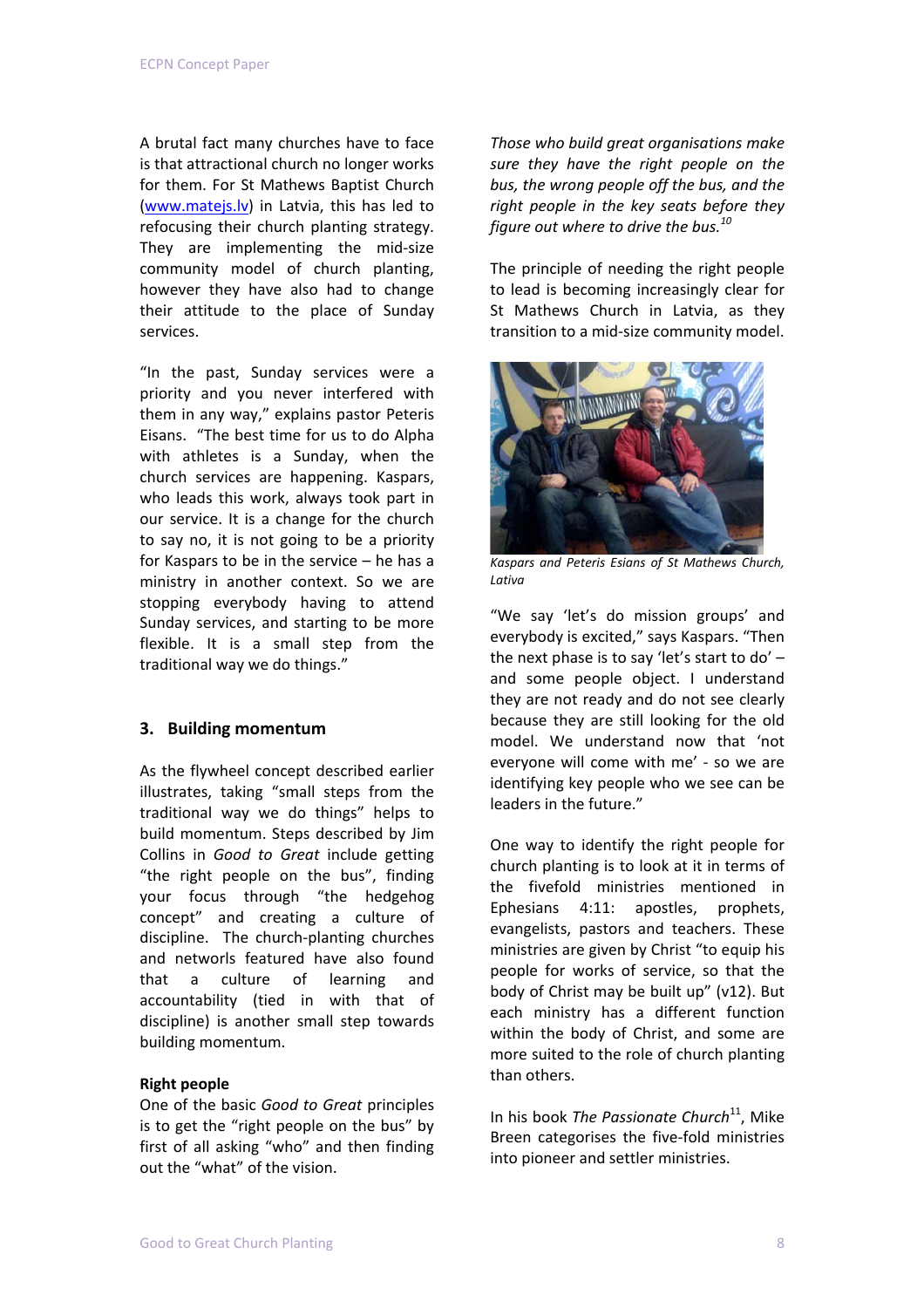Pioneers – the apostles, prophets and evangelists – "*enjoy change ... love breakthroughs and are always looking for the next frontier to explore and tame*," writes Mike. "*In contrast, settlers, who are the pastors and teachers, are committed to continuity, stability and conservation*."

It follows therefore that pioneers are more suited to the breakthrough work of church planting, whereas settlers are required to build on the pioneering work to create something which is lasting.

In the thirteen years since the Bulgarian Bible League began training church planters, over 30 groups have been trained and more than 400 churches have been planted, mainly within Baptist, Pentecostal, Church of God and independent denominations. Spaska Pantcheva, National Director of the Bulgarian Bible League, is keen to identify the right people to train as church planters. She is looking for people who have a vision to start new churches, rather than growing their existing congregation – the apostles, prophets and evangelists of Ephesians 4:11.

*settlers are required to build on the pioneering work to create something which is lasting*

But finding settlers to sustain a church plant after the initial planting phase is as important as finding pioneers to begin it in the first place "We saw many new churches planted, but the leaders who started the new churches could not continue to lead them," she says. "They should not become pastors of the new churches. Instead they should raise up leaders, then keep on church planting."

Paul Maconochie and his team at St Thomas Philadelphia have increased their effectiveness through spending time

getting the right people on the bus. In the last 3½ years their entire senior team has changed apart from Anne Maclaurin, the executive leader, and Paul. They now employ a cluster coordinator, freeing time that the senior strategic team previously used in day-to-day communication with the clusters. In addition, pastoral care takes place within the body of the church through prayer ministry teams and church members with counselling expertise and within the missional communities and small groups.

"A lot of churches are communities who have an organisation at their centre with the job of looking after the community through teaching and doing pastoral care. We said St Thomas' needed to be a community of people who look after each other, with a mission organisation at the centre – in other words the job of the staff and church organisation is to train and resource mission. That has been a significant change in our culture" says Paul.



 *Peicho Muhtraiv and Nikolay Ivanov of the Bulgarian Bible League are working with Spaska Pantcheva to identify people for church planting*

"We have seen an amazing change in the results – for example 2½ years ago we had about one hundred 14-18 year olds committed to our youth groups. We changed our youth worker – and now we have more like 450 people attending. We identified about 100 key leaders and while we were previously doing some training, this has become much more central."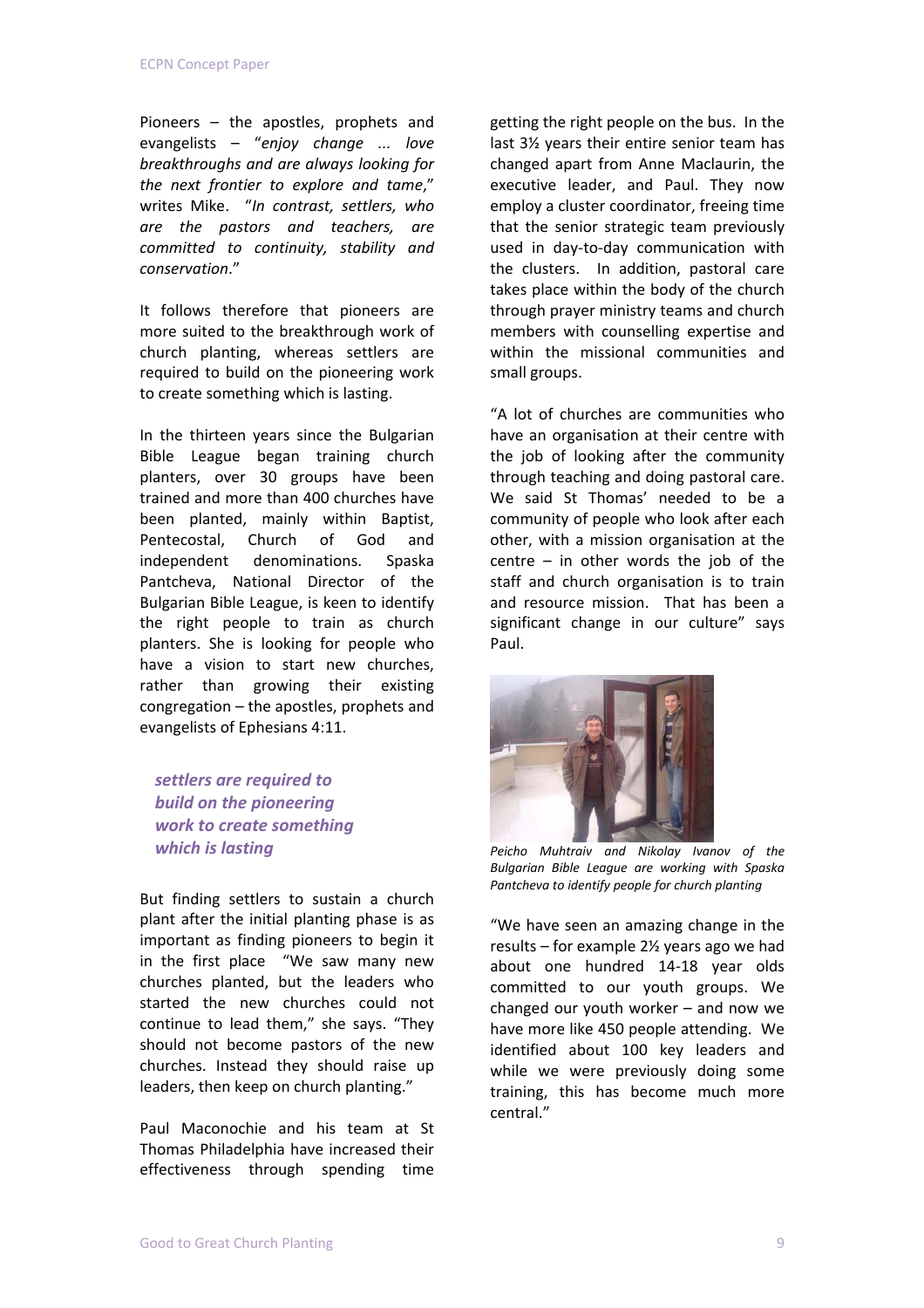## *Finding the 'hedgehog concept'*

The 'hedgehog concept' is defined by Jim Collins as a basic principle in creating a disciplined and focussed view of what an organisation is about.

*The Hedgehog concept is an operating model that reflects understanding of three intersecting circles: what you can be best in the world at, what you are deeply passionate about, and what best drives your economic or resource engine.<sup>12</sup>*

AAVM (www.valgmenighed.dk) in Arhus, was planted with a national vision, in the sense of inspiring national churches. They are in a city where people go for further education, so after studying, people move out into other churches around the country, consciously or unconsciously bringing AAVM's DNA with them.

Through exploring their hedgehog concept, they discovered they were best at raising leaders; they were deeply passionate about inspiring others and their resource engine was driven by their relational networks and the desire to give away what they had learnt.

Since 2007, AAVM has planted a new church in Copenhagen through clusters moving to the city. There are now beginnings of another 2 church plants elsewhere, as well as accelerated reproduction of their mid-size communities. The church already uses the mid-size cluster model of church planting in Arhus, which has provided a good basis for structuring how they plant nationally.

"All the principles for planting were experienced with mid-size clusters," says senior pastor Keld Dahlmann. "If we hadn't done this for years it is hard to see how we, with our history, could have taken the next step because it is not in Danish culture to church plant."

Holy Trinity Brompton (www.htb.org.uk) is passionate about playing their part in the re-evangelisation of the nation and transformation of society. Over time however, their vision and supporting structures have expanded. To begin with they stopped thinking solely about being a parish church, and started thinking about church planting, in response to the fact that only a certain amount to growth can take place within the constraints of one community.

Next they stopped thinking about just church planting and started thinking about planting pregnant churches. All their curates are recruited on the basis of the fact they would like to church plant one day, and several HTB church plants have themselves planted other churches. More recently, HTB has started St Mellitus as part of the St Pauls Theological College, in order to train clergy and lay people in church planting, and they have also appointed a full-time Head of Church Planting.

*We said St Thomas' needed to be a community of people who look after each other, with a mission organisation at the centre*

## *A culture of discipline*

Disciplined people (who include the right people on the bus) and disciplined thoughts (including facing the brutal facts and identifying your hedgehog concept) bring about disciplined actions, says Jim Collins. Disciplined actions occur in a culture of discipline which:

*Requires ... people who adhere to a consistent system; yet, on the other hand, it gives people freedom and responsibility within the framework of that system.<sup>13</sup>*

This description of a culture of discipline ties in closely with the culture of "low control, high accountability" used by many churches described in this paper. Cluster and mid-size community leaders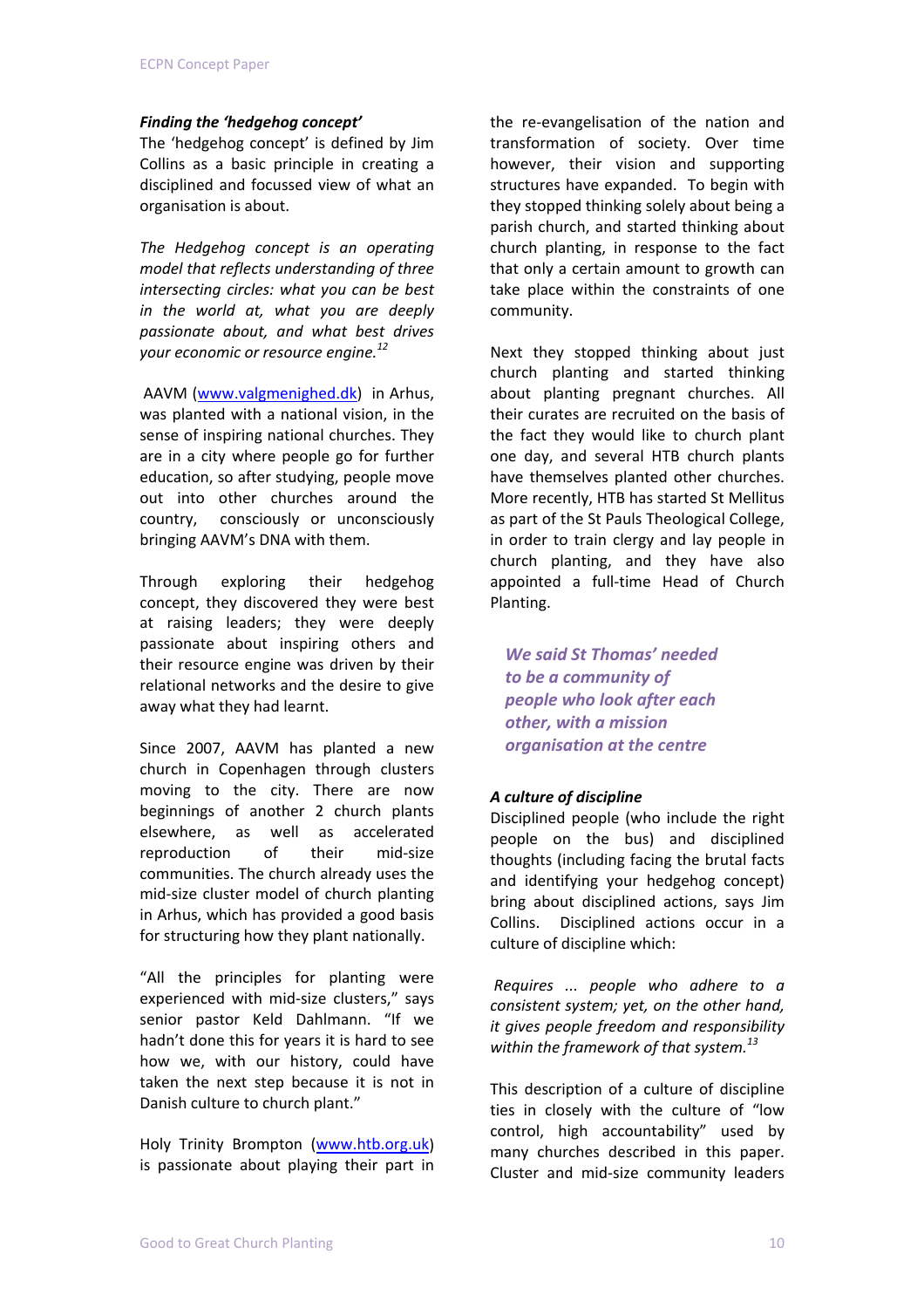are free to follow the direction they feel God is leading them in, but they must be prepared to be accountable for what they do.

A culture of discipline is also related to ownership of the vision. When people buy into the vision, they are prepared to align their actions to achieving that vision's aims.

At St Thomas Crookes, ownership is created through making what is happening look and feel "real" with lots of story-telling and testimony. Senior leader Mick Woodhead also works hard at casting vision throughout the year, making it part of the annual rhythm of the church, and creating a consistent system within which people have the freedom to operate.

"The Sunday model is not enough – you can't say 'I have preached a good sermon, now everybody has got the vision.' You tell them, you tell them and you tell them – 8 or 9 different ways. And you know you have succeeded when somebody comes to church and says 'I've got this great idea', which is actually the vision you have been sharing with them for 4 months."

## *ownership is created through making what is happening look and feel 'real'*

"We have two Vision Sundays each year one in October to cast the vision for the next year, and one in March to give an update - did the money come in, here's some great testimonies of what people are doing , and so on."

Mick also invests time. "In the autumn my team and I visit every cluster in the church in their context and there is a presentation from me on the vision that we shared on Vision Sunday and the team are in their small groups with them asking questions. There is also a booklet that goes out to everyone called a conversation – and the introduction says 'we have got to share the vision but then we have to own it.' People will give financially and give their time and effort if we own the vision. I am very happy to have lunch with people in their workplace to talk about the vision. In the autumn, we give a lot of time over to key people and invest in the clusters – because if they don't get the vision in the autumn, it is a pointless exercise in the next year."

Martin Cave, senior pastor at IMI Kirken (www.imikirken.no) in Stavanger, Norway, and his team spent a year preparing to transition to mid-size communities.

"First I met with my whole staff and shared the idea with them," explains Martin. "We went through a whole learning community process, looking at *what is*, *what could be* and *what will be.* Then we took it to the board of elders and they embraced the idea, then we went to the whole church and introduced what we thought the Lord was taking us into."



 *IMI Kirken's theme for the year is 'together for others'*

"We used Saddleback's *40 Days of Love* and launched the theme of 'together for others'. Now we do a lot of things to keep the focus, for example this year we dropped one Sunday service a month to give people time to buy into the mid-size communities. Mid-size communities have opened up the members to a new way of courage and expectancy."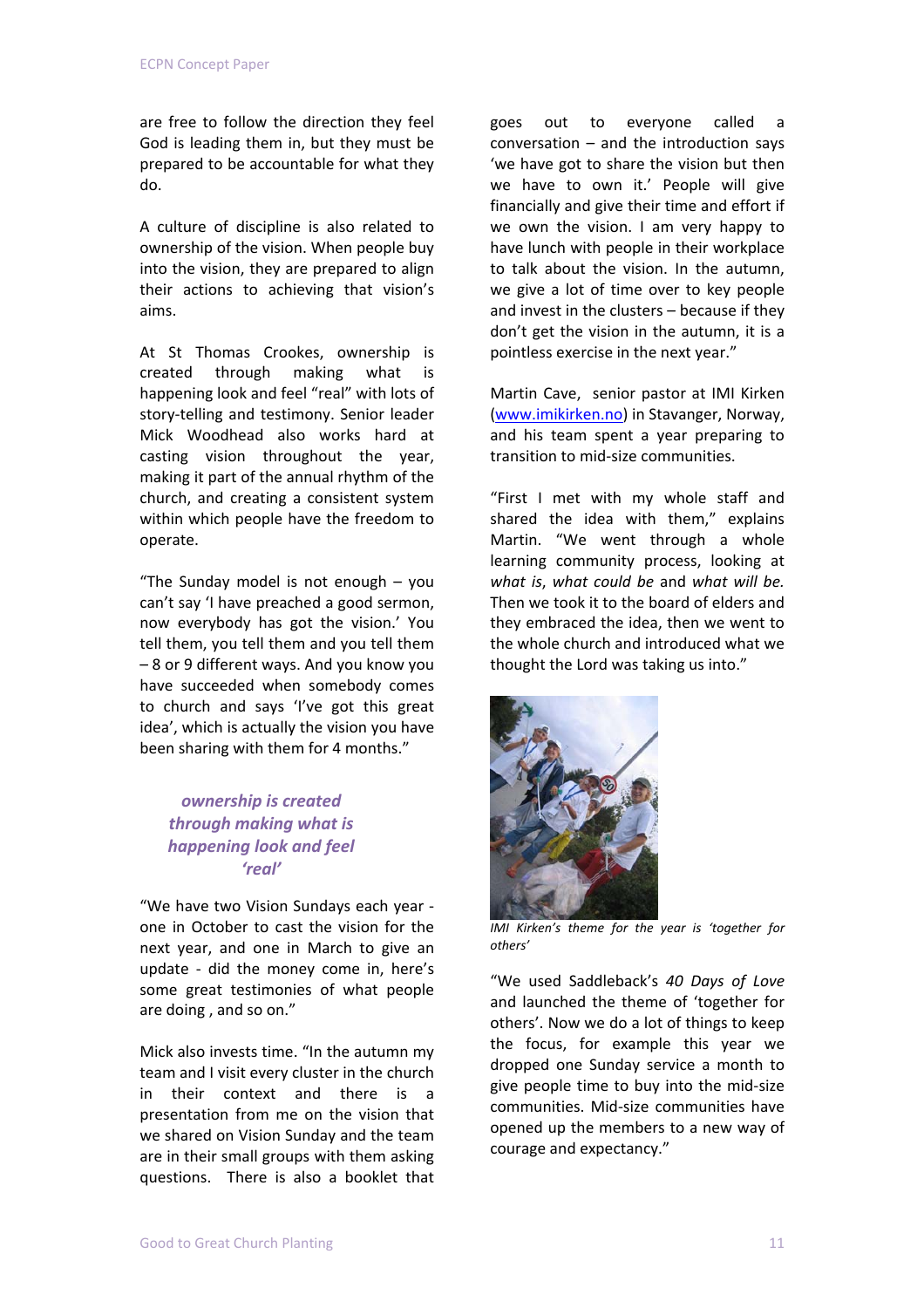Taking time helped to create the culture of discipline, says Martin. "We launched in January last year, and in one year we have 35 mid-size communities. The whole church has embraced this way of thinking regarding church planting through missional communities – there have been no splits or rejection.

"Through adopting the G12 model of church a few years ago, we were trained for mission and given skills on how to run groups and how to relate to outsiders. But we had a church that was very strong on cells and celebration  $-$  the mid-size community was the missing part. We saw mid-size communities as a tool to see mission completed."

## *Taking time helped to create the culture of discipline*

The cell groups and mid-size communities along with the staff team have been involved in acts of kindness and praying for others. In common with many of the church planters featured in this paper, the sense of ownership by IMI Kirken's congregation is maintained through telling stories of what God is doing through their ministry.

"I think we will increase the arena for the kingdom to be experienced and when people hear the testimonies and about people coming to Christ, they are thrilled and enthusiastic," says Martin.

For Marcus Hausner from Vineyard D.A.CH, a culture of discipline also means keeping Vineyard values and ethos consistent through what they do "We say 'No' to stuff that is not aligned with our values," says Marcus. "We explain that we don't do things one way, we choose to do it the other way based on our calling, vision and values. If we don't have this kind of discussion, our communication to others and the resources don't make any sense because there is no longer a

common language or similar standards when it comes to leadership."

## *Creating an action learning culture*

The learning community principles used by the teams within the context of the European Church Planting Network (ECPN) have been taken back to their churches and organisations. Growth arising from the culture of discipline has been accelerated through implementing these principles of an action learning culture, goal setting and accountability.



Keld Dahlmann of AAVM (pictured) sees every staff meeting as a 'gathering' and intentionally goes through the process of 'what is, what could be and what will be'

"In the last two years we have become much more efficient as an organisation," says Paul Maconachie from St Thomas Philadelphia. "We do a mini learning community with all our missional community leaders and they are accountable to each other, with six monthly measureable goals. You have to attend. So even if you are leading a pastoral missional community in a suburb, with a general remit to bring the love of Jesus to that suburb, you are still having to bring achievable measurable goals of how you are going to move it forward over the next six months  $-$  even if it is something like 'everyone in our street is going to know each other's name in the next six months.' This has created a lot of forward momentum in the church, and the general feedback from the teams is that they feel more valued than before."

Andrew Williams from St Andrews agrees. "We have been encouraged to pray harder and strategise harder. By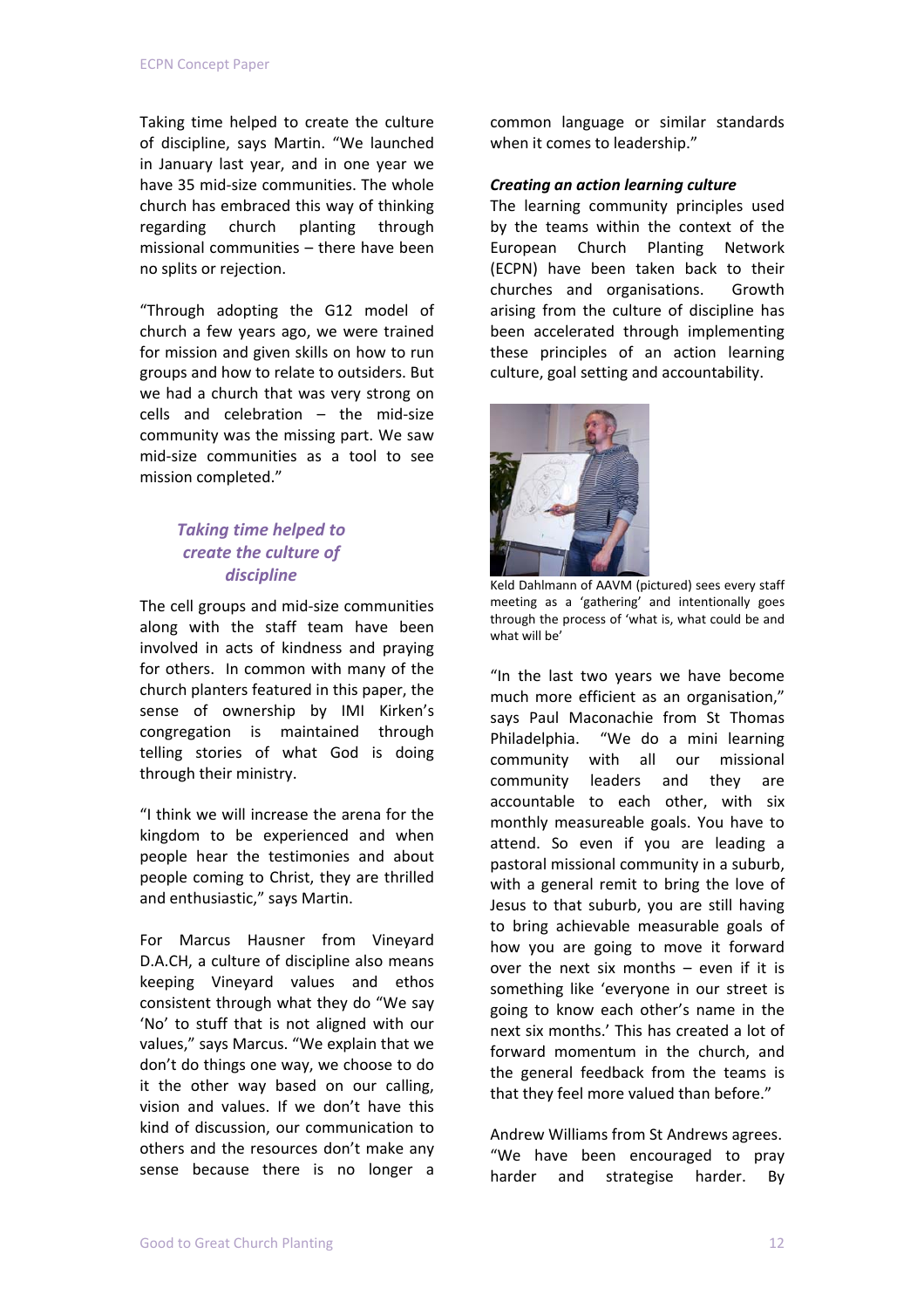committing yourselves to measurable goals, we look with much more focus and intent on entrepreneurial opportunities that come up. Before we might have been busy and said 'if a good thing comes along we will look at it'. Now we are much more focused in looking at what God is doing and running after that. I ask my department heads for their 6 month measureable goals and how are they going to measure success, and it has been enormously stimulating."

*when you stand here and say 'we are going to do this' it helps to make it happen*

AAVM now apply the learning community principles throughout the church culture, including with the cluster leaders and on staff retreat days.

"We intentionally go through the whole process of 'what is, what could be and what will be'," says senior Pastor Keld Dahlmann. "We try to get the dynamic going where participants are learning from one another much more than just being informed. Having goals makes you accountable which has also helped. We can talk about it for five years and not do anything, but when you stand here and say 'we are going to do this' it helps to make it happen."

"When I go into a meeting, I have stopped having the attitude of 'this is the result I am going for, this is the information I want to give to the staff.' Instead I see every meeting as a 'gathering'."

## **4. National & international influence**

The churches and networks featured in this paper are growing in their influence. For example, the Bulgarian Bible League is partnering with a Bulgarian missionary in Spain to plant churches amongst the large numbers of Bulgarian immigrants living there. The Antioch Movement has already planted seventeen churches for Ukrainians in Portugal and is implementing their vision to reach Russian speaking Europe.

## **Learning community principles used at ECPN learning communities.**

The aim is to move from knowledge to understanding to action and decision – what you are going to do in light of the information you have gained.

You create inflection points through deciding what you are going to stop doing, and what you are going to start.

Ask three questions:

**What is** – what has occurred over the last 6 months?

**What could be** – new ideas and imagine the possibilities

**What will be** – planning and decide on what to do based on the information you get on our time together

The following attitudes are required:

**Presence** – you need to be present and actively participating.

**Teacher/learner** – you can teach people what you know, and learn from others who have expertise.

**Honest conversation** –don't just tell everyone what they want to hear; have honest conversations.

**Discovery** – learn from models that are very different and ask 'why is that working and what is the genius in the idea and principle behind the model?'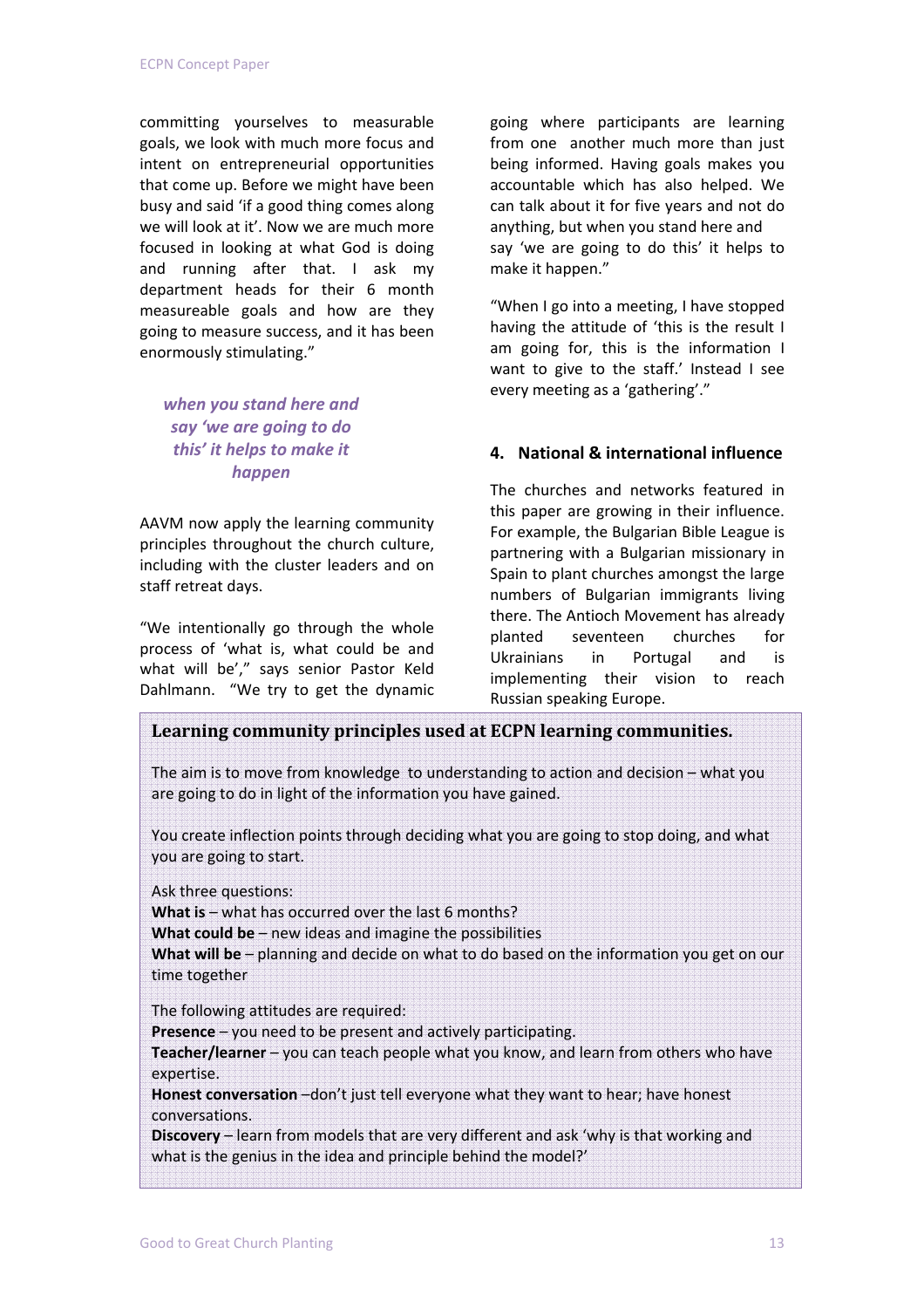## *Decentralisation*

The latest inflection point for the Antioch Movement is in changing from a centralised to decentralised structure. They originally intended that training would take place within the denominations, however the leadership quickly realised that the denominational structures would not facilitate the system of training they needed to develop a multiplication-type model. They used central training as a way to start dealing with "reformational issues of church and leadership."

After two years, Antioch once again changed the training focus and began to decentralise.

"Stopping central training was a huge inflection point," says Chad Smith, a member of the Antioch Movement's team. "Our job became coaching these teams through the process of starting their own training centres, and more churches could come into the training. When we ended the central training, sixty groups had gone through in two years. In the first year of churches training in their own centres, seventy groups had been trained."

The next stage will be to intentionally send missionaries to the Russian-speaking world. "We are putting more obligation and responsibility onto the teams in the oblasts than the national team has the capacity to do," explains Victor Kulbich. "The regional teams will do the planting, and we will do the training in Russian rather than using an English speaker to do it. There will be a much more indigenous feel to it."

Vineyard D.A.CH has also used decentralisation to help realise their aim of reaching 1% of the population of German-speaking Europe. The movement was initially centred in their flagship church in Bern where 1200 people gather together to worship.

"We gave the regions more ownership and stopped the central control in order to facilitate a mode where we are not one movement, but rather a movement of movements," explains Marcus Hausner. "We created nine regions and formed the Vineyard Council, then called regional coordinators who have executive leadership authority over regions. We want to see spiritual entrepreneurship on a local or regional level where people can follow what God has given them on their heart." Marcus recognises however the need for a balance between giving the freedom to take opportunities locally, whilst providing direction that helps build momentum.

Dispersed clusters at St Thomas Crookes' are gaining momentum. They primarily reach students, young adults and families, and differ from gathered clusters in that they are planted in the sub-culture they are reaching. According to Mick Woodhead, team leader at St Thomas Crookes, dispersed clusters are beginning to become a movement in their own right. "We are getting to the point where we need a new hub and sending centre, and I think the key to that will be the dispersed clusters," he says.

*We want to see spiritual entrepreneurship on a local or regional level where people can follow what God has given them on their heart*

The Message Trust are decentralising through their plans to take Eden into other cities.

"As we looked to what happened in Manchester, we could see a real strength in having multiple plants in the same city where they can relate to each other. As it goes national we will take a city by city approach, but we want to be locally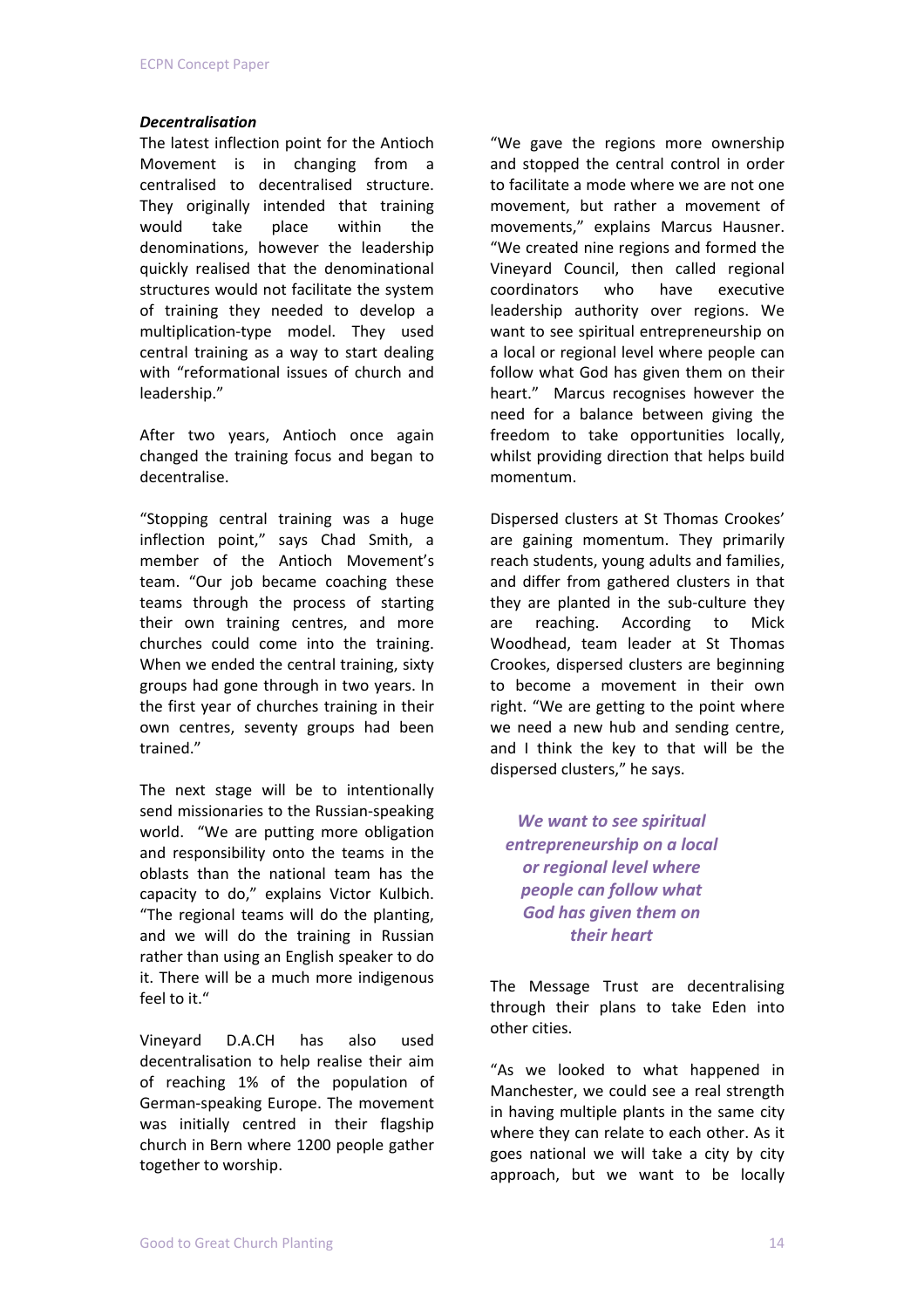driven. Manchester is just a template for what could happen in other cities," says Matt Wilson.

#### *Strategic partnerships*

The Message Trust also view partnerships as an essential part of their vision to move into other cities. For example, they are working with Holy Trinity Brompton (HTB) to bring Eden to London. And HTB are extending their vision of theological education through partnerships with churches in northern England.

In southern Germany, ejw´s strategic partnership with Young Life (www.younglife.org) has led to openings in schools work and three new groups beginning.

A new party within the regional church of Württemberg is also gaining wider influence through having seats on the regional church synod. "In 2001 this new church party had two seats – and then in 2007 gained seven, all the others declining a little," says Reinhold Krebs. "It really changed people's minds so they began to take the movement around fresh expressions of church much more seriously. Now one of the central topics of the annual retreat of the church government is new churches."

## *Technology acceleration*

Together with others, Reinhold has written a book about ejw´s experiences of the last 10 years, which will make the topic "even more public". They also work hard on an internet platform to cast the vision of youth services and planting churches to a wider audience.



*The cover of ejw's book about their experiences of planting youth churches*

With over 200 youth services taking place in the region, there are large numbers who can be influenced to become part of the church-planting movement.

*"When used right, technology becomes an accelerator of momentum, not a creator* of *it.*" says Jim Collins.<sup>14</sup> Churches and organisations use websites or videos to share testimonies and stories of God at work as a means of creating ownership, and dedicated areas on their website for church planters and cluster leaders to give feedback and share ideas.

The Message Trust share their vision with staff through weekly meetings and a prayer day once a month. "The stories fuel people's faith and often that is when God speaks to us as a community," says executive director Andy Hawthorne. "Podcasts of our meetings are now in the top ten religious downloads on itunes, because they have high vision and teaching content."

*The stories fuel people's faith and often that is when God speaks to use as a community*

According to Collins, technology is most effective when it links to the Hedgehog concept. For Vineyard D.A.CH, facilitating church planting is a key part of who they are as an organisation. A newly established web portal with motivational and practical information about church planting helps fulfil this aim.

"At least ten potential church planters bump into this portal each week," says Marcus Hausner. "They are saying 'this is cool, this is interesting; I am really thinking about church planting because God has told me.' We are building up a database where we will provide them with newsletters and information about seminars and the opportunity to receive mentoring. So far, this is unique in Germany – so people who are already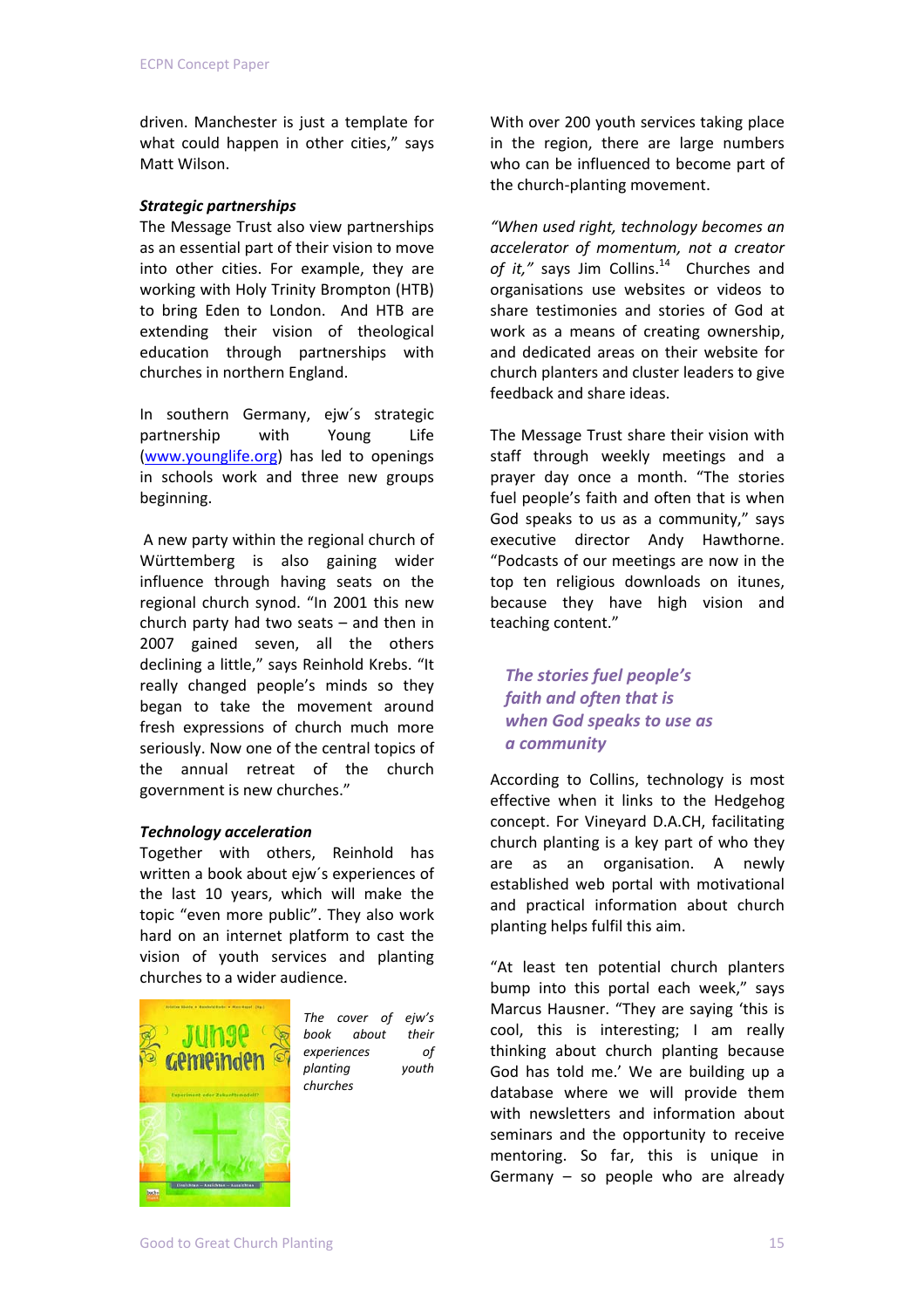part of Vineyard, or others who feel inspired bump into this and feel inspired. It has really catalysed the whole process of finding church planters."

#### *National learning communities*

While many of the church-planting churches and networks are using learning community principles within their own contexts, several have also begun regional learning communities. In Belarus, the vision for church planting is expanding.

"We want to use our six monthly conferences like a ladder to develop leaders and encourage people to plan new churches," says Dima, "and to inspire people to have the confidence to grow their church, then develop the DNA that is planted in their church and start planting another church.



*Learning communityͲstyle conferences 'help develop leaders and enourage people to plan new churches', says Dima from Belarus*

"In Russian, we have three *Rs* which translate as you are born again, then you grow and then you give birth again. As soon as you are born again, it is time to grow, and while you are growing it leads you to give new life. We will be doing a learning community where our potential church planters will meet together to plan their church plant."

AAVM's Hedgehog Concept includes inspiring others, and giving away what they have learnt. They are using the learning community concept with thirteen other Danish churches spanning six denominations, in order to disseminate mid-size community principles throughout church culture. "The learning community is about the ability to grow and reproduce mid-size communities," explains Keld Dahlmann. "On a national scale people were coming to us and saying 'How, why' and we were trying to do the most effective thing to do this. We think some of these churches will move into church planting or becoming multi-site churches, but mid-size communities are a good starting point for Danish settler culture."

UK churches were coming to St Andrews Chorleywood with the same 'Why, how' questions about mission-shaped communities. Andrew Williams quickly realised they couldn't respond to the requests for information on an ad hoc basis, so they started running conferences, and they are now planning to set up learning communities to share best practice, bring in key speakers, help the churches to strategise and be accountable for their growth. Their influence is extending internationally as well - a church plant in Brazil has just launched four mission-shaped communities (called CEM in Brazil)

"The idea of giving mission-shaped community leaders that level of responsibility and ownership is new in Brazil. The church grew to 90 people, and realised that if they continued in the conventional way, they would cap their growth. By raising up new leaders to lead missional communities, they have released the potential of significantly more growth. In simple terms there is only ever so much growth that will arise around a single pulpit.'

Andy Hawthorne and Matt Wilson of the Message Trust believe that what has happened in Manchester in terms of church planting is just a template of what could happen in other UK cities. "God wants us to be in our own identities as innovators – to be people who are addressing problems that other people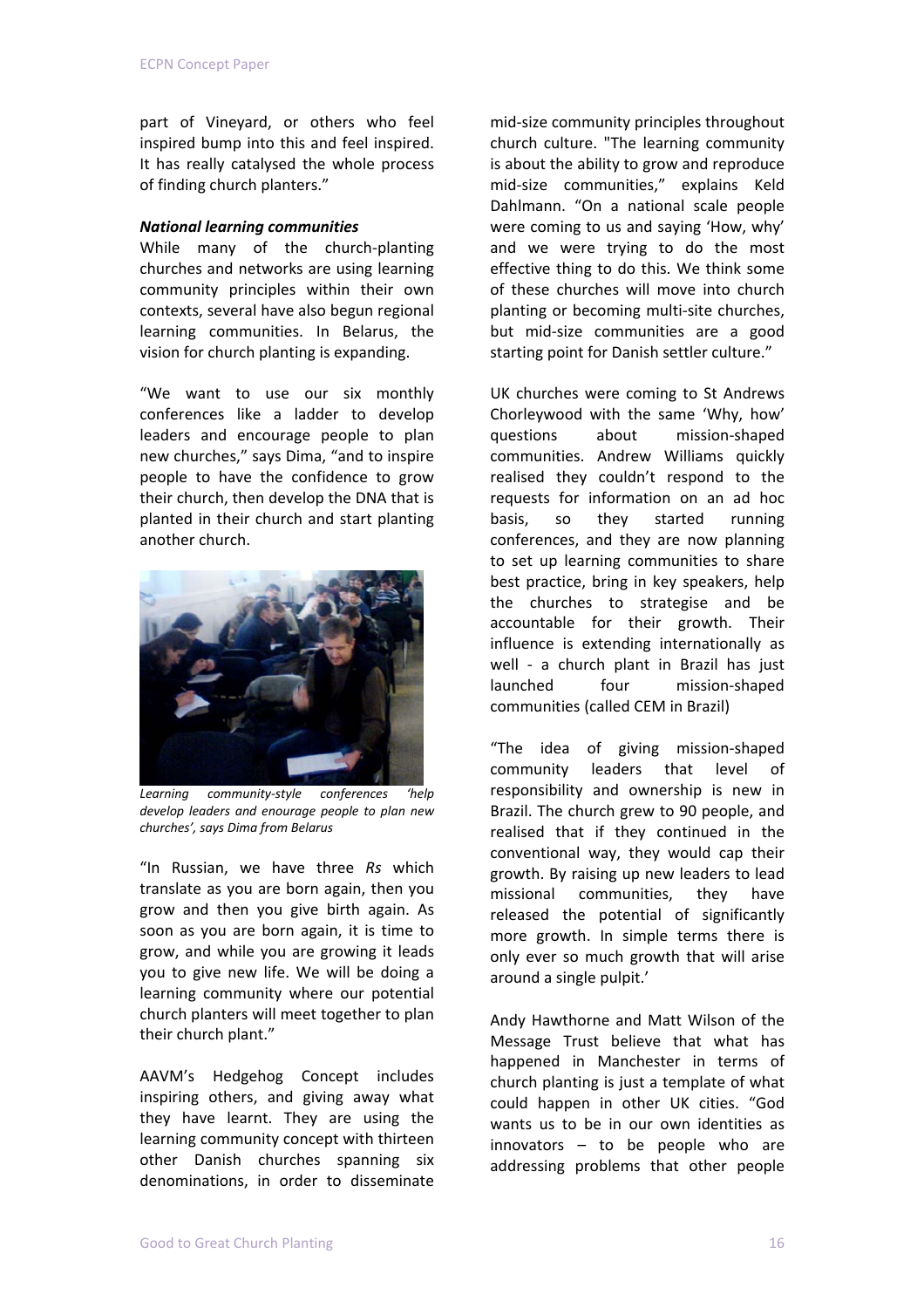are not tackling – not for the sake of being first, but it seems like we get drawn into things before other people do," explains Andy.

*God wants us to be in our own identities as innovators – to be people who are addressing problems that other people are not tackling*

" We have a dream of seeing another 100 churches planted for Manchester, and through our learning community Agenda 1, to influence church planters across the UK. The inflection point came from realising that Eden alone is not the model. We will put our energies into Eden, but we will also gather together a broader group of key leaders who can develop their own models for their own contexts and so get a second burst of church planting that is not constrained to only one model."



*AAVM's first learning community is helping key leaders from six different denominations in Denmark make the transfer to becoming churchplanting congregations*

#### *Conclusion*

The churches and networks described in this paper are responding to the diverse environments God has placed them in. Growth has come from taking strategic decisions fuelled by prayer and obedience to the calling of God on their organisation.

From creating an outward focus to having a national and international influence, they are motivated by the passion to see peoples and nations won for Christ. They are prepared to ask the hard questions and make the difficult decisions in order to move from being good at church planting to being great.

Are we?

1

## ENDNOTES

 $\overline{a}$ 

<sup>1</sup> Collins, Jim (2001) *Good to Great* Random House Business Books

<sup>2</sup> Collins, Jim (2006) *Good to Great and the Social Sectors* Random House Business Books

<sup>3</sup> Collins, Jim (2001) *Good to Great* Random House Business Books p165

<sup>4</sup> From the preface to Grove's book *Only the Paranoid Survive*

http://www.intel.com/pressroom/kits/bios/grove/parano id.htm

<sup>5</sup> From BNET business dictionary

http://dictionary.bnet.com/definition/strategic+inflection +point.html

<sup>6</sup> D.A.CH stands for Germany, Austria and Switzerland

<sup>7</sup> You can read more about Vineyard D.A.CH's East Berlin church plant in the ECPN concept paper *Church Planting*

*in Historical Reformation Churches in Europe* available for download from www.leadnet.org

<sup>8</sup> Dwight Smith,. Founder of Saturation Church Planting International, quoted on the United World Mission website: http://www.uwm.org/mski-SCP.htm

"I begin with the assumption that the local church is God's number one instrument for world evangelization. This means that all other human administrative structures, be they denominational or non-denominational, are parachurch by nature and must be required to assist local churches into direct involvement in all domains of Gospel extension. It is the responsibility of the local church to reach the neighborhood in which it is located. It is the responsibility of the local church to see churches planted among the ethnic people in its own country. Any other process that alienates local churches from direct involvement in world evangelization, no matter how logistically difficult this emphasis may be, deprives the local church of its very purpose of existence. Additionally, not only is the local church God's number one instrument for world evangelization, it is the church's number one priority. All other activity must render accountability and